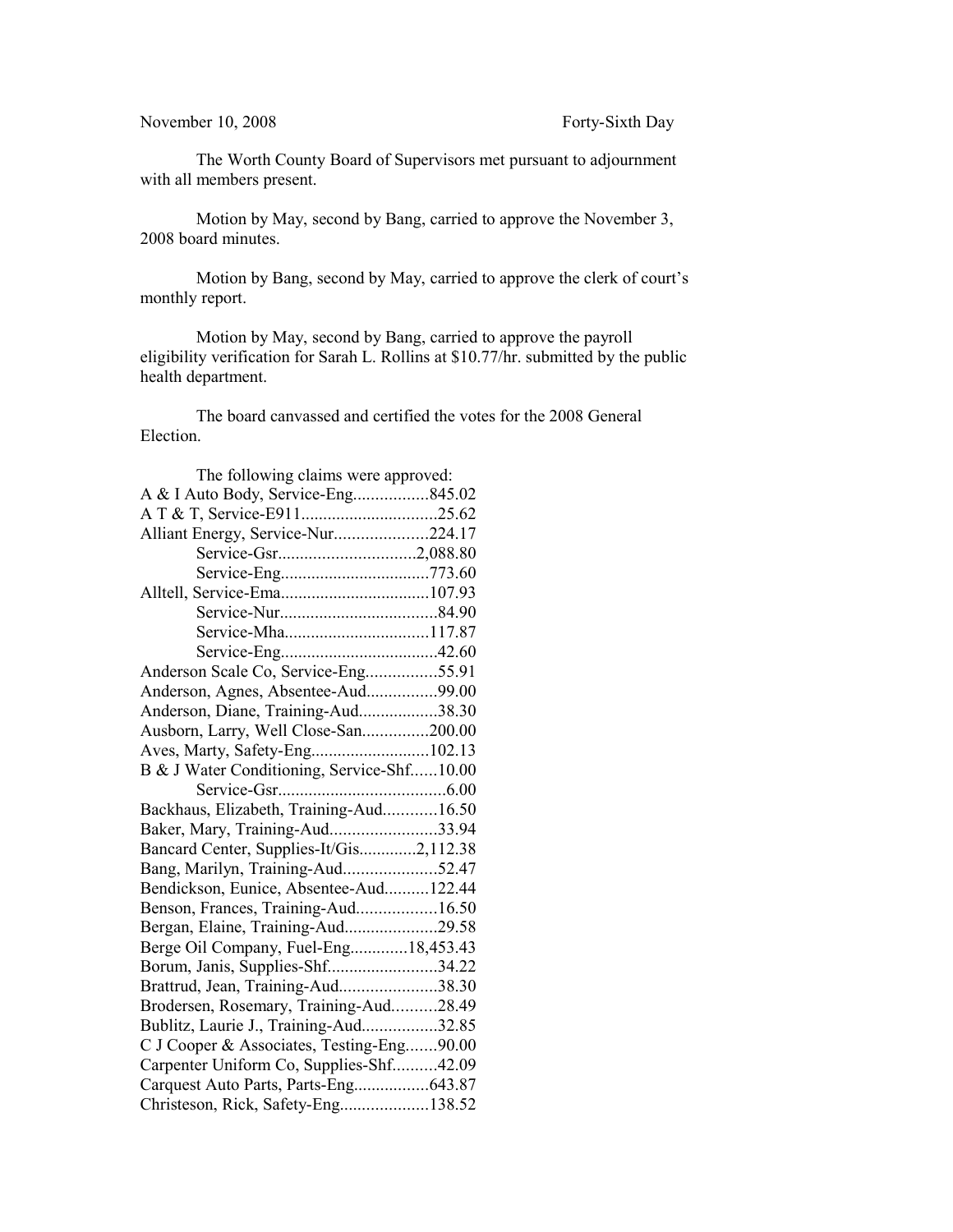| City of Fertile, Rutf-Eng938.25               |  |
|-----------------------------------------------|--|
|                                               |  |
| City of Hanlontown, Rutf-Eng228.43            |  |
| City of Joice, Service-Eng36.05               |  |
|                                               |  |
| City of Kensett, Service-Eng41.50             |  |
|                                               |  |
| City of Manly, Service-Eng22.78               |  |
| City of Northwood, Service-Nur17.00           |  |
|                                               |  |
|                                               |  |
| Cooper, Dianne, Training-Aud25.77             |  |
| Coralville Marriott Hotel, Edu-Aud378.42      |  |
| Curtis, Heather, Mileage-Mha13.08             |  |
| District II Supervisors, Edu-Sup40.00         |  |
| Dokken, Donna, Training-Aud26.86              |  |
|                                               |  |
| Earthlink Inc, Service-Shf23.95               |  |
| Ehrich, Cherrice, Mileage-Mha160.78           |  |
| Electronic Engineering, Service-Shf239.25     |  |
|                                               |  |
| Electronic Specialties, Service-Eng110.00     |  |
| Ernie's Canvas, Repairs-Eng35.35              |  |
| Fallgatter's Market, Supplies-Nur180.78       |  |
| Fidlar Companies, Supplies-Shf132.10          |  |
| Fisher, Jane, Mileage-Mha267.32               |  |
| Fokkena, Holly A, Dues-Aud10.00               |  |
| Foss, Genie, Training-Aud16.50                |  |
| Gallion, Arlene, Training-Aud30.13            |  |
| Gallion, Edward, Training-Aud16.50            |  |
| Gayther, Kathie, Training-Aud38.30            |  |
| Graham Tire, Tires-Eng1,233.16                |  |
| Groveline, Service-Gsr439.19                  |  |
| Hanson, Erma, Training-Aud27.40               |  |
|                                               |  |
|                                               |  |
|                                               |  |
| Harris, Paula, Mileage-E911152.60             |  |
| Hartman, Renee, Training-Aud16.50             |  |
| Heartland Power Coop, Service-Eng26.00        |  |
| Heartland Technology, Service-Dap197.39       |  |
| Hendrikson, Debra, Training-Aud16.50          |  |
| Henry M. Adkins & Son, Supplies-Aud55.90      |  |
|                                               |  |
| Holstad, Helen, Training-Aud26.31             |  |
| Huber Supply Co, Supplies-Eng64.80            |  |
| Huebner, Elaine, Training-Aud16.50            |  |
| IA Dept of Agriculture, State Levy-Sl1,071.97 |  |
| Interstate Motor Trucks, Parts-Eng43.08       |  |
| Iowa County Atty's Assoc, Edu-Att45.00        |  |
|                                               |  |
| Iowa Dept of Public Safe, Serv-Shf1,317.00    |  |
| Jennings, Marian, Training-Aud16.50           |  |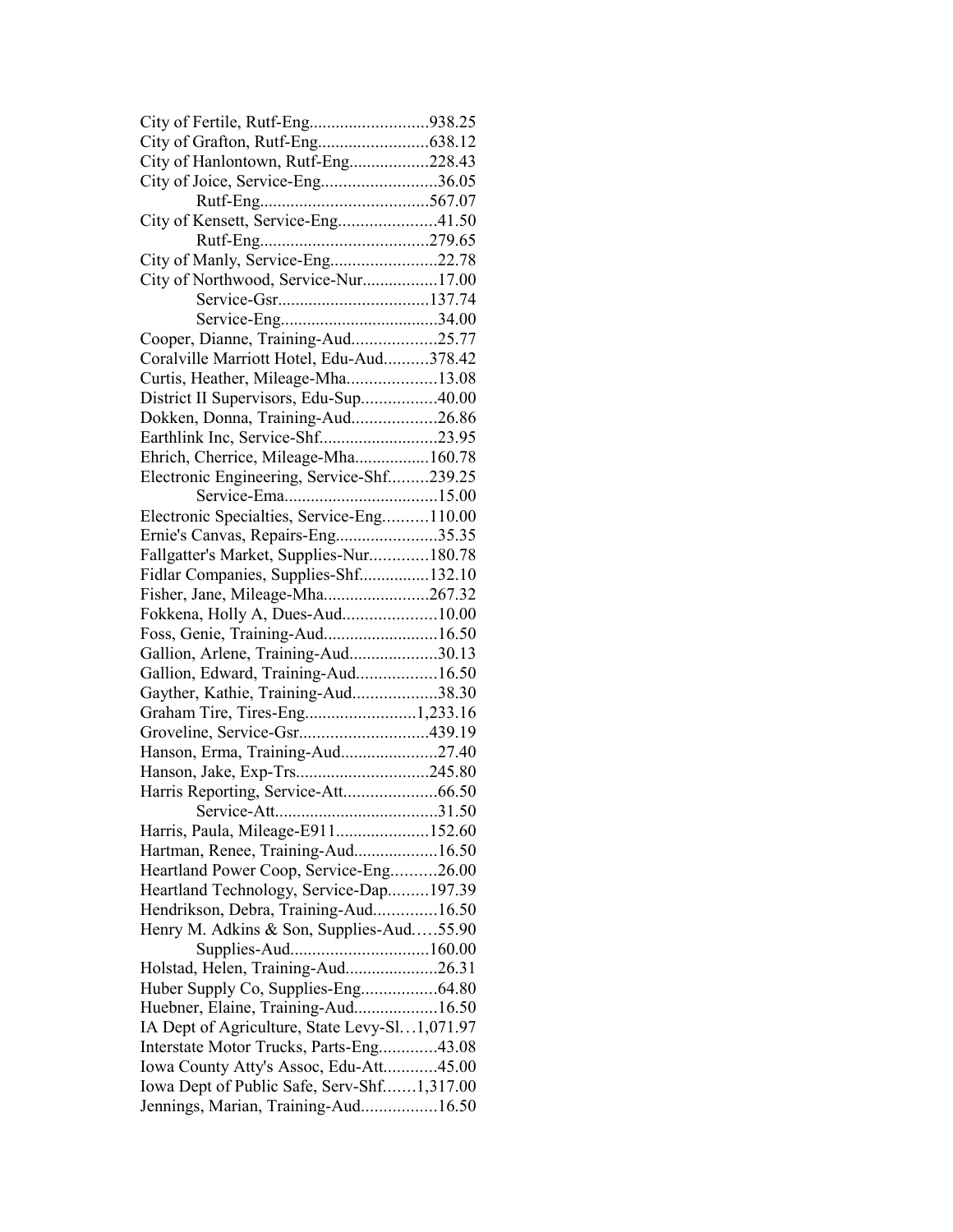| Jensen, Bobbie, Mileage-Mha122.90            |  |
|----------------------------------------------|--|
| Johnson, Darlene, Training-Aud30.67          |  |
| Kossuth County Cpc, Exp-Mha2,010.25          |  |
| Kreuscher, Kathy, Training-Aud30.13          |  |
| Kvam, Nancy, Training-Aud32.85               |  |
| Larsen Plumbing, Repairs-Eng9.85             |  |
| Lawson Products Inc, Supplies-Eng623.79      |  |
| Lestrud, Scott, Safety-Eng132.00             |  |
| Levorson, Judy, Training-Aud16.50            |  |
| Levorson, Ruth, Training-Aud16.50            |  |
| Liberty Square, Service-Mha1,265.42          |  |
| Low's Standard, Fuel-Asr30.00                |  |
| Manly Junction Signal, Service-Asr137.60     |  |
|                                              |  |
| Marshall & Swift Inc, Supplies-Gsr16.06      |  |
| Martin, Donna, Training-Aud23.04             |  |
| Mathahs, Dolores, Training-Aud28.49          |  |
|                                              |  |
| Matt Parrott & Sons Co, Supplies-Dap119.92   |  |
| May, Dennis, Mileage-Sup21.80                |  |
|                                              |  |
|                                              |  |
| Medlang, Linda, Training-Aud25.22            |  |
| Mercy Clinics, Service-Shf102.00             |  |
| Michaelis, Carol, Training-Aud16.50          |  |
| Mireles, Sandra, Mileage-Mha344.44           |  |
| Mitchell County Ema, Mileage-Ema420.74       |  |
| Moretz, Joleene, Training-Aud16.50           |  |
| Mueller, Dean A, Mileage-Ema112.27           |  |
| Napa Auto Parts, Supplies-Eng28.45           |  |
| Niebur, Ellen, Mileage-Mha338.02             |  |
| Northern Iowa Therapy Pc, Service-Nur715.00  |  |
| Northwood Electric Inc, Repairs-Eng327.83    |  |
| Northwood Sanitation, Service-Gsr165.00      |  |
|                                              |  |
| Northwood True Value, Supplies-Nur27.86      |  |
| Northwoods State Bank, Pymt-Eng100,377.46    |  |
| Odden, Marjorie, Training-Aud16.50           |  |
| Olsen, Laurie, Supplies-Aud34.99             |  |
| Olson, Fran, Training-Aud18.68               |  |
| Olson, Korrine, Training-Aud23.04            |  |
| Omb Police Supply, Supplies-Shf85.97         |  |
| Opportunity Village, Service-Mha613.82       |  |
| Osage Municipal Utilities, Service-Ema24.83  |  |
| Peterson Excavating, Repairs-Eng1,920.00     |  |
| Premier Election Solutions, Ship-Aud1,450.00 |  |
| Printing Services Inc, Supplies-Asr46.94     |  |
| Supplies-Aud334.24                           |  |
|                                              |  |
|                                              |  |
| Quality Assured Services, Suppl-Nur463.04    |  |
|                                              |  |
|                                              |  |